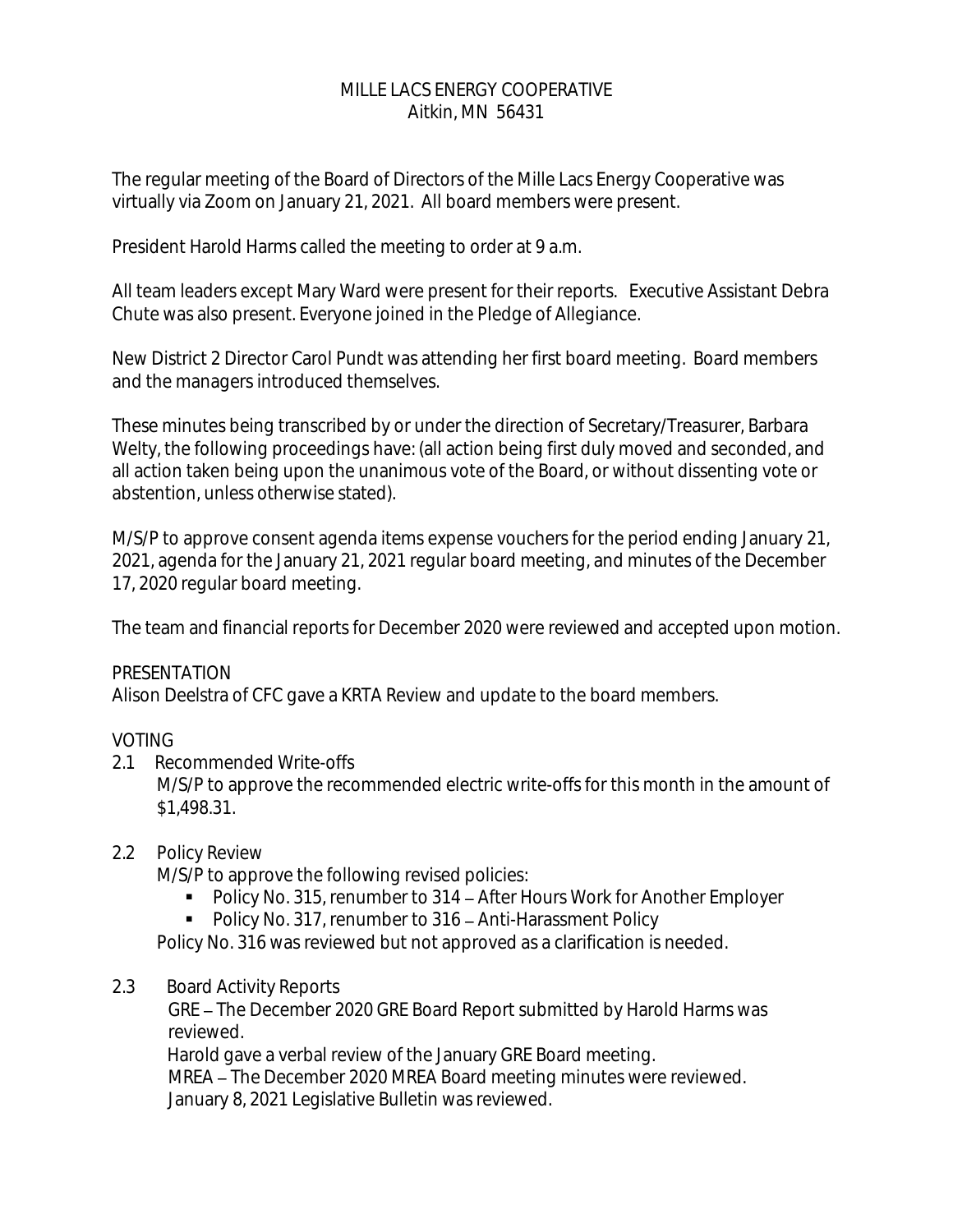$RUS - No$  report  $CFC - No report$ NRECA-No report MAC - No report  $FEDERATED - No report.$ NRTC -NRTC 2021 Voting Delegate paperwork was reviewed. 2020 Voting Delegate was Don Appel. M/S/P to approve Mike Reem was 2021 as voting delegate, and Sarah Cron as alternate. RESCO - No report. NISC 2021 Capital Credit Summary from NISC was reviewed.

M/S/P to accept the activity reports.

## REPORTS

3.1 Safety Control

Deanna Soderberg of PLS presented Spill Clean Up and Hearing Protection on December 14<sup>th</sup>.

The next safety training is Advanced Driver Training scheduled on February 3 and 10 for all employees who drive for MLEC.

The December 2020 Safety Cross was reviewed.

3.2 Quarterly Articles/Bylaws Review The first third of the By-Laws was reviewed as part of the quarterly update.

M/S/P to approve a resolution to adopt two Amendments to MLEC Bylaws. The First Amendment is to allow use of electronic signatures and communications. The second Amendment is to change the title from General Manager to CEO. Bylaw Amendments will be voted on at the next director election that requires voting.

## SCHEDULED MEETINGS

4.1 GRE Region Meeting, Online Wednesday, February 10, 2021, 9:00 - 12:00 Attending: All directors and Sarah Cron.

Harold Harms will be attending as GRE Director.

4.2 NRECA Annual Meeting, Online February  $23$  – March 4, 2021

> M/S/P to approve Harold Harms as 2021 NRECA voting delegate and Don Appel as alternate.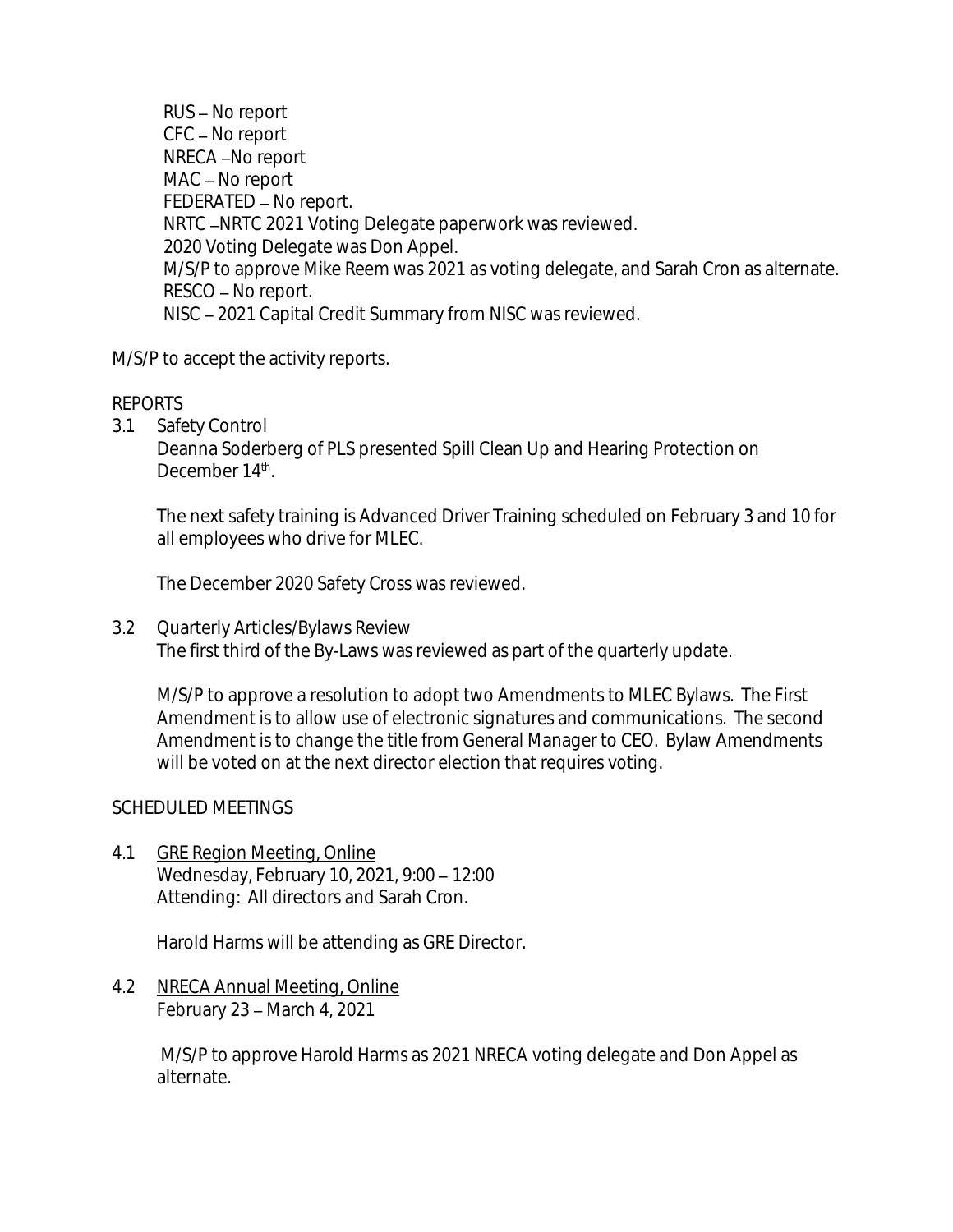- 4.3 MREA Annual Meeting, St. Paul, MN, Online March  $2 - 3$ , 2021, Tuesday and Wednesday Attending: Barb Welty and Sarah Cron in person. Harold Harms, Aileen DeMenge, Don Appel, Mike Reem and Bruce Robinson will attend via online. Barb Welty is attending as MREA Director. M/S/P to approve Barb Welty as MREA's 2021 Voting Delegate.
- 4.4 CoBank Regional Meeting, Online March 18, 2021, Thursday, 9:00 - 12:15 Attending: No one as this date and time conflicts with MLEC's regular board meeting.
- 4.5 NRECA 2021 Director Conference, Online March 23 - 24, 2021

Attending: no decision at this time. More information and schedule will be available at the February board meeting.

- 4.6 Other Meeting Information: Three month look ahead @ MLEC Board meeting NON-Reoccurring Agenda Items:
	- February 18th:
		- o Year End Presentation
		- o Annual Report to the Board on Policy 517
		- o NRECA Governance Video or Article
		- $\bullet$  March 18<sup>th</sup>:
			- o Review GRE Power Bill
			- o NRECA Governance Video or Article
	- $\bullet$  April 15<sup>th</sup>:
		- o Annual Audit Report
		- o NRECA Governance Video or Article

# MREA 2021 Board Meeting Dates:

- Monday, March 1
- $\bullet$  Tuesday Wednesday, April 20 21
- Tuesday Wednesday, June  $15 16$
- Tuesday Wednesday, August  $17 18$
- $\bullet$  Tuesday Wednesday, October 19 20
- Tuesday Wednesday, December 21 22